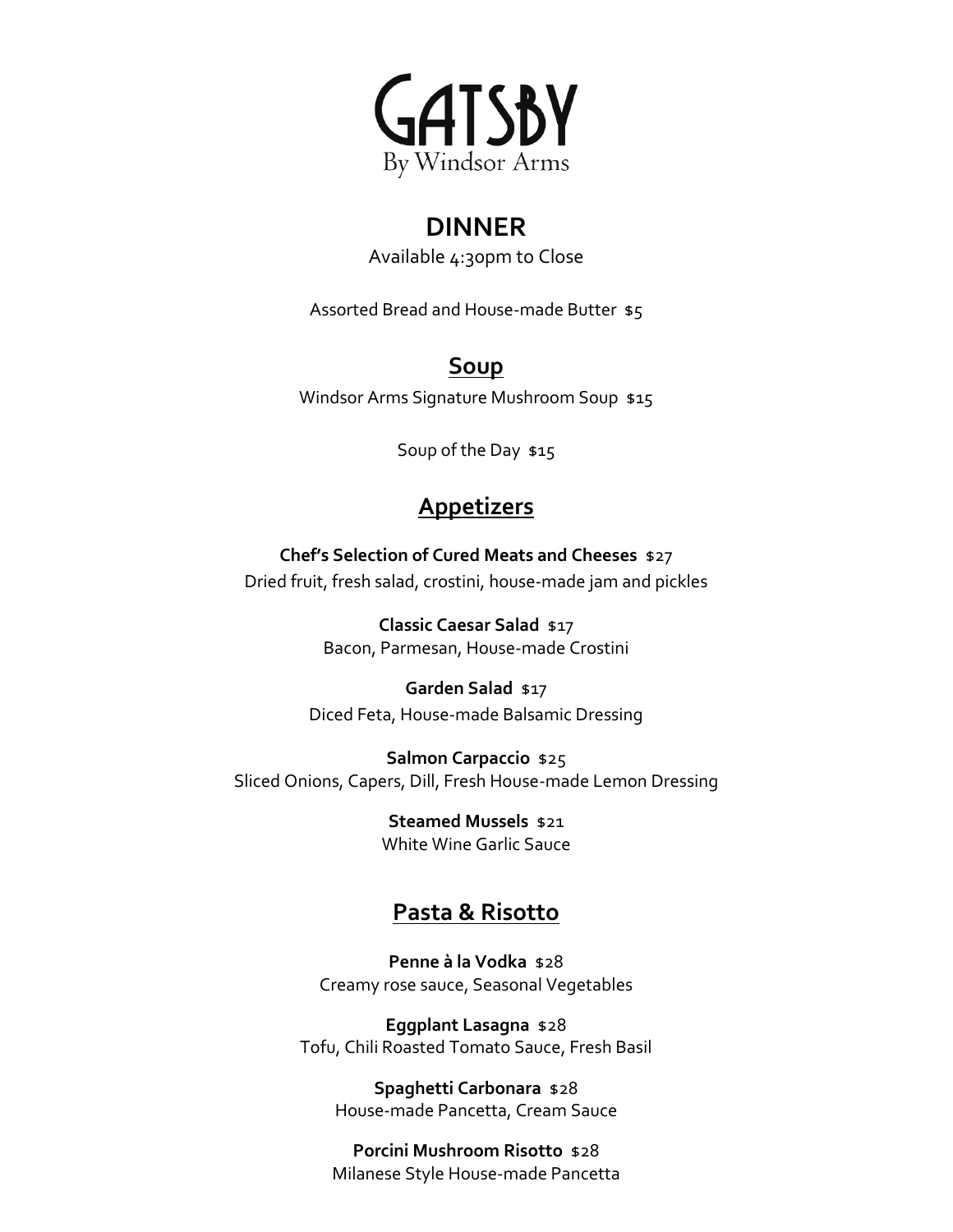

### **DINNER**

Available 4:30pm to Close

# **Mains**

**8oz Beef Tenderloin** \$65 Roasted Potatoes, Fresh Daily Vegetables, Green Peppercorn Cream Sauce

> **Red Wine Marinated Beef Short Rib** \$45 Slow Braised, Mashed Potatoes, Fresh Daily Vegetables

**Sautéed Chicken Supreme** \$42 Roasted Potatoes, Fresh Daily Vegetables, White Wine Butter Sauce

> **Seasonal Vegetable Curry** \$31 Rice, Naan Add Sautéed Salmon \$14

**Liver & Onions** \$29 Provimi Veal, Yukon Gold Mashed Potatoes, Caramelized Onions

> **Zuppa Di Pesce** \$45 Italian Style Seafood Stew

**Fish of the Day** MP Black Rice, Fresh Daily Vegetables

#### **Dessert**

Warm Chocolate Lava Cake \$15

Chef's Signature Italian Classic Tiramisu \$15

Windsor Arms Original Apple Crumble \$15